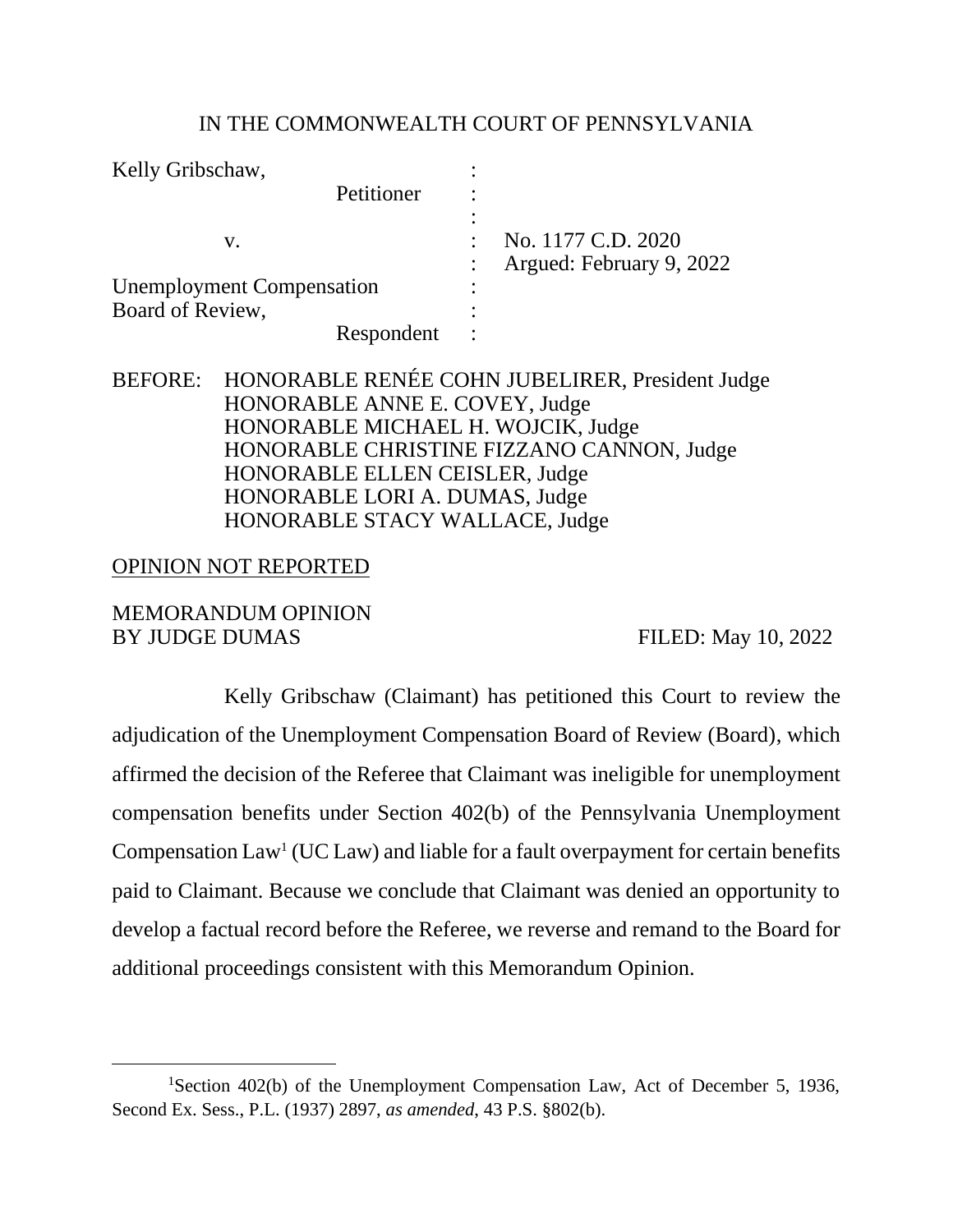#### **BACKGROUND**

Claimant was employed as a registered nurse for Excela Health Frick Hospital (Employer). After contracting COVID-19, Claimant was on approved leave from March 25, 2020, to May 18, 2020. While on leave, Claimant applied for and received UC benefits. *See* Internet Initial Claims, 3/23/2020, at 1-4. Upon return to work on Tuesday, May 19, 2020, Claimant submitted her resignation to Employer, effective Tuesday, May 26, 2020. *See* Employer Separation Information, Claimant's Resignation Email, 5/19/20. Upon receipt, Employer waived the resignation notice period and terminated Claimant's employment effective immediately. *See id.*, Unemployment Insurance State Inquiry, 6/11/20, at 2 (unpaginated).<sup>2</sup>

Claimant re-opened her claim, but the Pennsylvania Department of Labor and Industry (Department) determined that Claimant was ineligible for UC benefits, for the period ending May 23, 2020, <sup>3</sup> and further that Claimant was liable for a \$934.00 fault overpayment of benefits for the periods ending May 23, 2020, and May 30, 2020. *See* Notice of Determination & Notice of Determination of Overpayment of Benefits, 7/2/20. Claimant timely appealed these determinations.

Following a hearing, at which Claimant appeared *pro se*, the Referee modified the Department determinations. *See* Referee's Decision/Order, 8/5/20. Based on the Referee's finding that Employer effectively terminated Claimant on May 19, 2020, the Referee concluded that Claimant was eligible for benefits for the period ending May 23, 2020. *Id.* at 2 (unpaginated). However, because Claimant

<sup>&</sup>lt;sup>2</sup> For clarity, Employer did not terminate Claimant for cause, but accepted Claimant's resignation effective immediately because Employer determined that Claimant was no longer needed due to low hospital census.

<sup>&</sup>lt;sup>3</sup> For purposes of the UC Law, a benefit week extends from Sunday to Saturday. Section 4(z) of the UC Law, 43 P.S. §753(z); *DeMoss v. Unemployment Comp. Bd. of Rev.*, 454 A.2d 1146, 1148 (Pa. Cmwlth. 1983).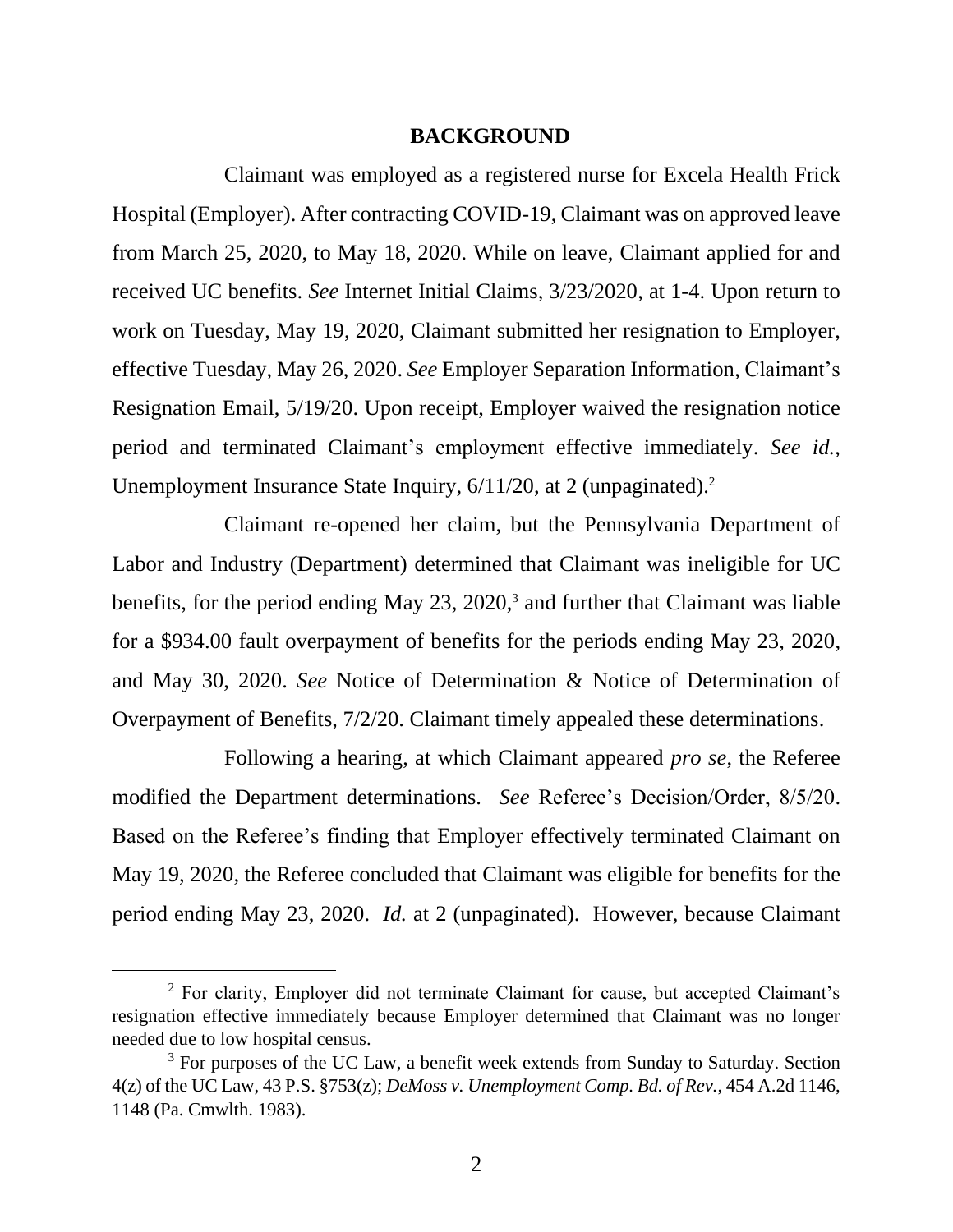did not report to the Department that she had submitted a resignation, effective May 26, 2020, the Referee concluded that Claimant remained liable for a \$558.00 fault overpayment for the period ending May 30, 2020. *Id.*

Claimant appealed to the Board, which adopted the Referee's findings and affirmed. Claimant then appealed to this Court.

#### **ISSUES**

There are three issues before the Court.<sup>4</sup> First, Claimant asserts that her resignation should not constitute a disqualifying act, thus rendering her ineligible for unemployment benefits for the period ending May 30, 2020. *See generally* Claimant's Suppl. Br. According to Claimant, because she would have completed her full-time work schedule *prior* to the effective date of her resignation, she should remain eligible for benefits. *See generally id.*

In response, the Board contends that the effective date of Claimant's resignation constitutes a disqualifying act, thus making her ineligible for benefits for the period ending May 30, 2020. *See* Board's Suppl. Br. at 2-3 (citing in support *DeMoss v. Unemployment Comp. Bd. of Rev.*, 454 A.2d 1146 (Pa. Cmwlth. 1983)). In particular, the Board suggests that a disqualifying act (such as a resignation) that occurs *at any point* in a benefit period renders a claimant ineligible for the entire

<sup>4</sup> Claimant presented two issues for our consideration. *See* Claimant's Br. at 1-2. However, after an initial review, this Court directed the parties to file a supplemental brief addressing: Whether a claimant who is seeking unemployment benefits for a week in which she would have worked but for the employer's decision to terminate her employment is nonetheless disqualified from receiving benefits for that week under Section 402(b) of the [UC Law, 43 P.S. §802(b)], because, prior to employer's decision to terminate her, she tendered her resignation effective on a date before the end of the benefit week at issue as established by Section 4z of the [UC ] Law, 43 P.S.  $\S 753(z)$ , but after she would have completed all of her scheduled shifts for the week had employer not terminated her employment the week prior.

Cmwlth. Ct. Order, 11/2/21. Both parties complied with this Court's Order.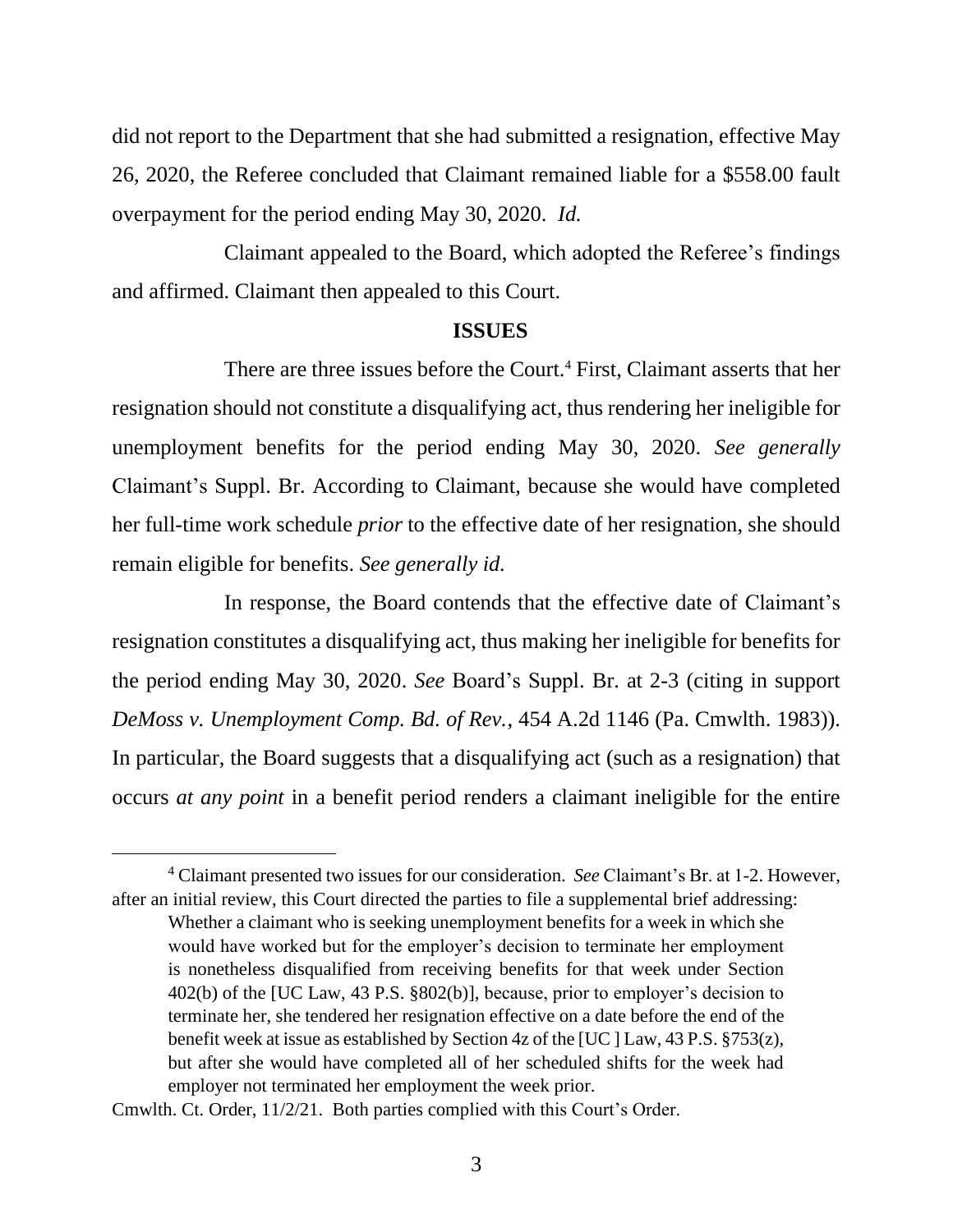benefit period. *See* Board's Suppl. Br. at 5 (citing in support *Sincavage v. Unemployment Comp. Bd. of Rev.*, 255 A.3d 686 (Pa. Cmwlth. 2021)). Thus, the Board concludes, it is irrelevant whether Claimant would have worked during the benefit week prior to her resignation. *See id.*

Second, Claimant asserts that because the Referee failed to assist her in developing a record, there is not substantial evidence supporting the Board's conclusion that she is ineligible for benefits for the period ending May 30, 2020. *See* Claimant's Br. at 11-15. In supporting this assertion, Claimant suggests that she would have completed her scheduled work prior to the date of her resignation, that her appeal from the Department's determinations effectively put the Referee on notice of this schedule, and that Employer's testimony confirmed this. *See id.* at 13. Thus, Claimant requests that we remand this matter for a new hearing. *See* Claimant's Br. at 16.

In response, the Board asserts that Claimant's unemployment was voluntary for the period ending May 30, 2020, because the effective date of her resignation, Tuesday, May 26, 2020, occurred within that period. Board's Br. at 5. In addition, according to the Board, the Referee had no reason to suspect that Claimant worked an "unconventional" schedule and, therefore, had no reason to inquire whether she would have completed her full-time hours prior to the effective date of her resignation. *See* Board's Br. at 8. Thus, the Board concludes, Claimant's unemployment for the period ending May 30, 2020, was a result of her resignation, not her termination. Board's Br. at 8-9.

Third, Claimant asserts that there is no evidence to support a finding that Claimant possessed the requisite degree of scienter for a fault overpayment determination. Claimant's Br. at 17. According to Claimant, because she reported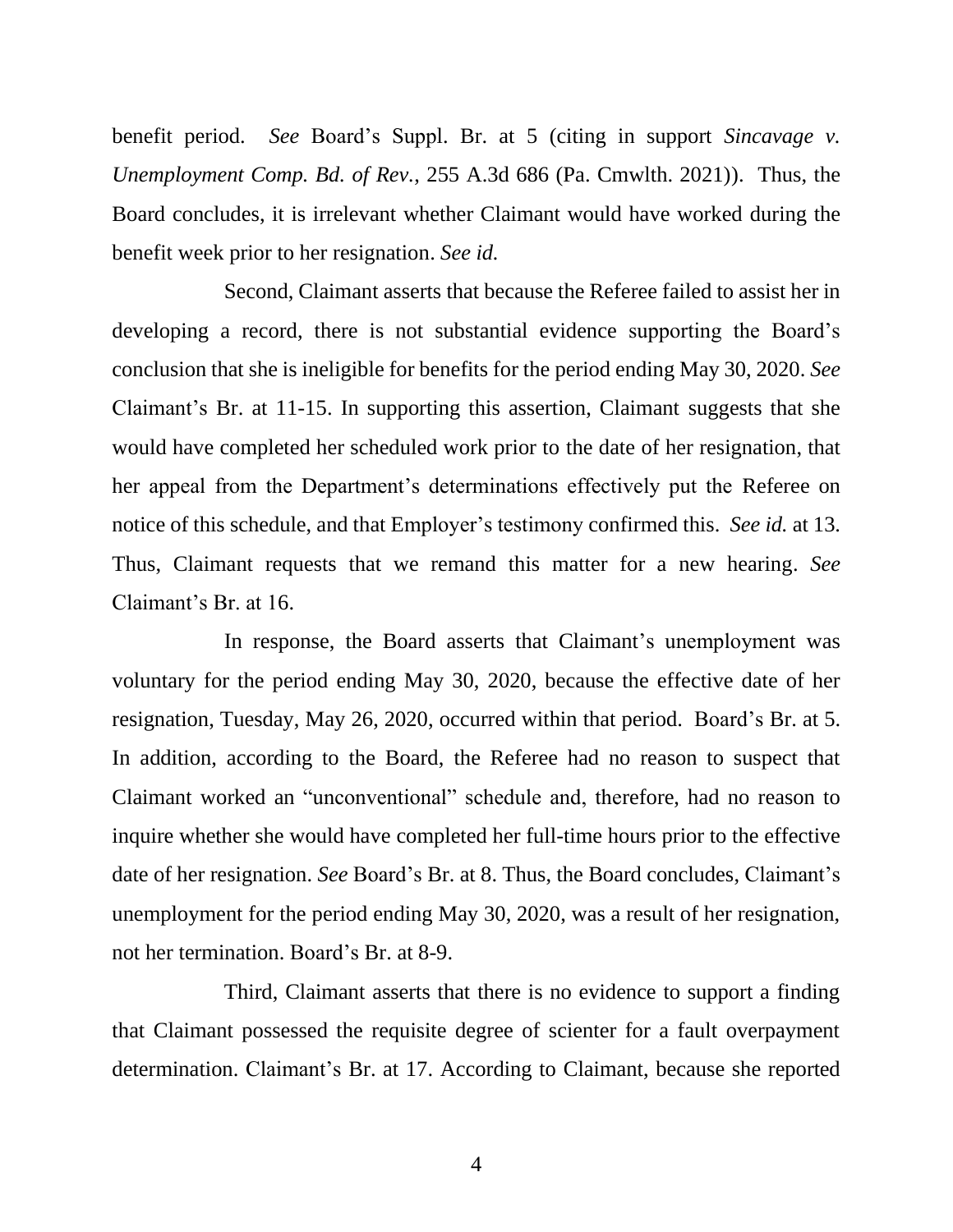her May earnings, testified that she believed that she was involuntarily separated from Employer, and the Referee failed to question Claimant on her state of mind, the Board erred in concluding that she intended to defraud or mislead the Department. Claimant's Br. at 17-20. In response, the Board contends that Claimant waived this issue because she did not raise it on appeal with the Board. Board's Br. at 9.

## **DISCUSSION**

Our review is limited to determining whether constitutional rights were violated, whether an error of law was committed, or whether the findings of fact were unsupported by substantial evidence. *Miller v. Unemployment Comp. Bd. of Rev.*, 83 A.3d 484, 486 n.2 (Pa. Cmwlth. 2014). Substantial evidence is relevant evidence that a reasonable mind might accept as adequate to support a conclusion. *Shrum v. Unemployment Comp. Bd. of Rev.*, 690 A.2d 796 (Pa. Cmwlth. 1997).

### **1. Claimant may be entitled to benefits**

We will first address whether Claimant is disqualified *per se* from receiving unemployment compensation for a benefit week, during which she committed a disqualifying act, but in which she was prepared to complete her fulltime schedule, but for her termination by Employer. Under these unique circumstances, we decline to recognize a *per se* disqualification. Rather, we hold that if a claimant can establish that she would have completed the equivalent of an entire work week, prior to any disqualifying act, then a claimant may be eligible for benefits.

Section 402(b) provides that "[a]n employe shall be ineligible for compensation for any week . . . [i]n which [her] unemployment is due to voluntarily leaving work without cause of a necessitous and compelling nature[.]" 43 P.S. §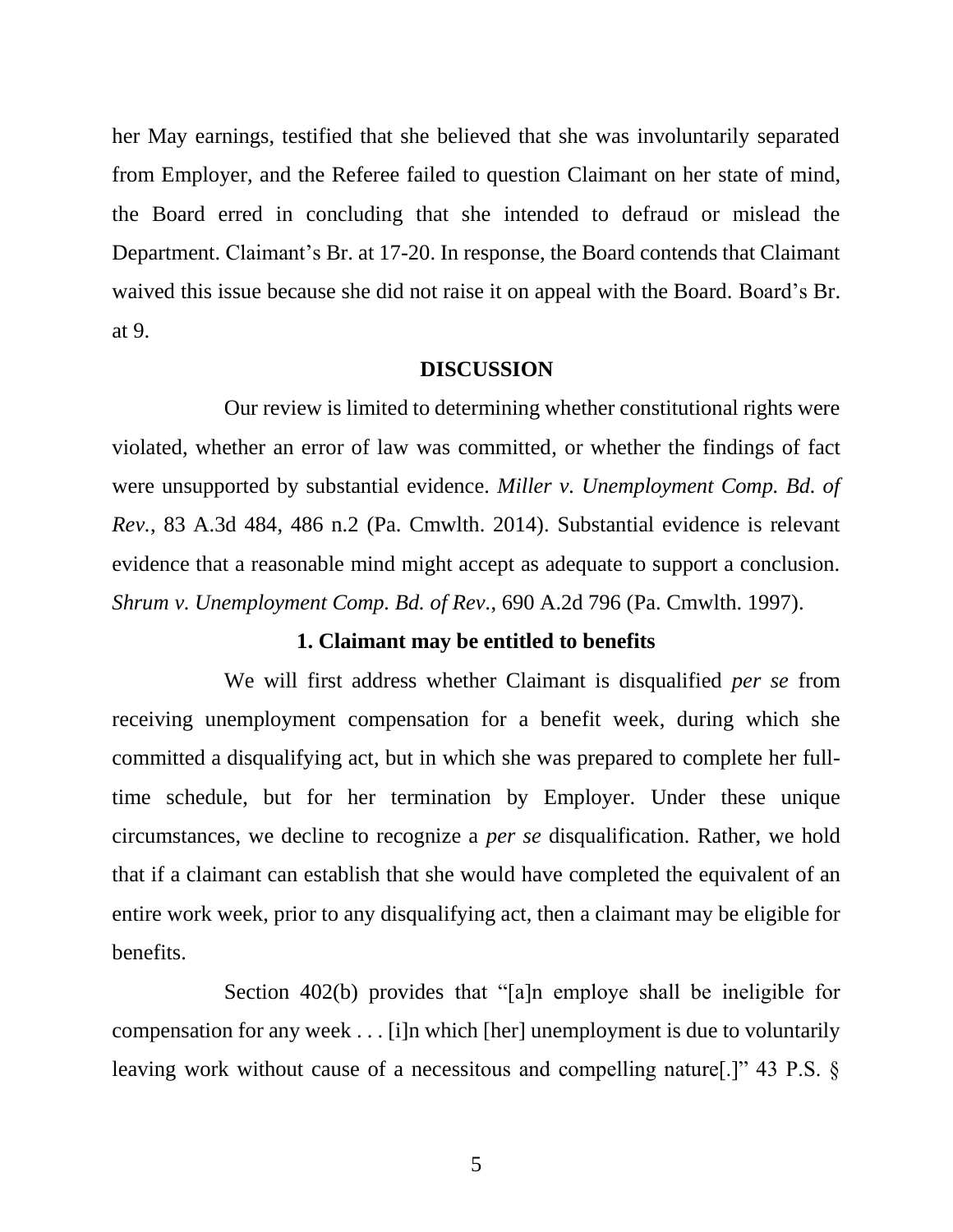802(b). <sup>5</sup> This Court has interpreted the phrase "any week" as "denoting a legislative intent that an unemployed worker show eligibility for benefits during the entire period from Sunday through Saturday." *Sincavage*, 255 A.3d at 688 (citation omitted). There are no provisions in the UC Law that address a claimant's eligibility for partial week compensation. Thus, it is the general rule that where a claimant commits a disqualifying act, at any point in the benefit week, the claimant shall be ineligible for benefits. *DeMoss*, 454 A.2d at 1148.

The UC Law defines "week" as "any calendar week ending at midnight Saturday, or the equivalent thereof[.]" 43 P.S.  $\S 753(z)$ . The phrase "the equivalent thereof" is applicable here.<sup>6</sup> The phrase clearly implies recognition by the General Assembly that not all full-time employees work traditional, 40-hour schedules and that some full-time employees will work unconventional schedules. *See also, e.g.*, 34 Pa. Code § 65.73 (providing several methods of determining "full-time work"); *Bloomsburg Univ. of Pa. of the State Sys. of Higher Educ. v. Unemployment Comp. Bd. of Rev.*, 692 A.2d 586 (Pa. Cmwlth. 1997) (reversing the Board's determination that a 37.5-hour work week is part time).

<sup>&</sup>lt;sup>5</sup> A claimant seeking unemployment compensation benefits bears the burden of establishing either that: (1) her separation from employment was involuntary or (2) her separation was voluntary, but she had cause of a necessitous or compelling nature that led her to discontinue the relationship. *Watkins v. Unemployment Comp. Bd. of Rev.,* 65 A.3d 999, 1004 (Pa. Cmwlth. 2013). If a claimant is unable to prove that she had a necessitous or compelling cause for her voluntary separation, the claimant has committed a disqualifying act and will be deemed ineligible for benefits. 43 P.S. §802(b).

<sup>&</sup>lt;sup>6</sup> In statutory interpretation, our goal is to ascertain and effectuate the intention of the General Assembly. *See* Sections 1903(a) and 1921(b) of the Statutory Construction Act of 1972, 1 Pa.C.S. §§ 1903(a), 1921(b). "Where the words of a statute are clear and free from ambiguity the legislative intent is to be gleaned from those very words. *Sincavage*, 255 A.3d at 688 n.4. The UC Law should be liberally construed, of course, to ensure that "employees who become unemployed through no fault of their own are provided with some semblance of economic security." *Darby Twp. v. Unemployment Comp. Bd. of Rev.*, 429 A.2d 1223, 1227 (Pa. Cmwlth. 1981).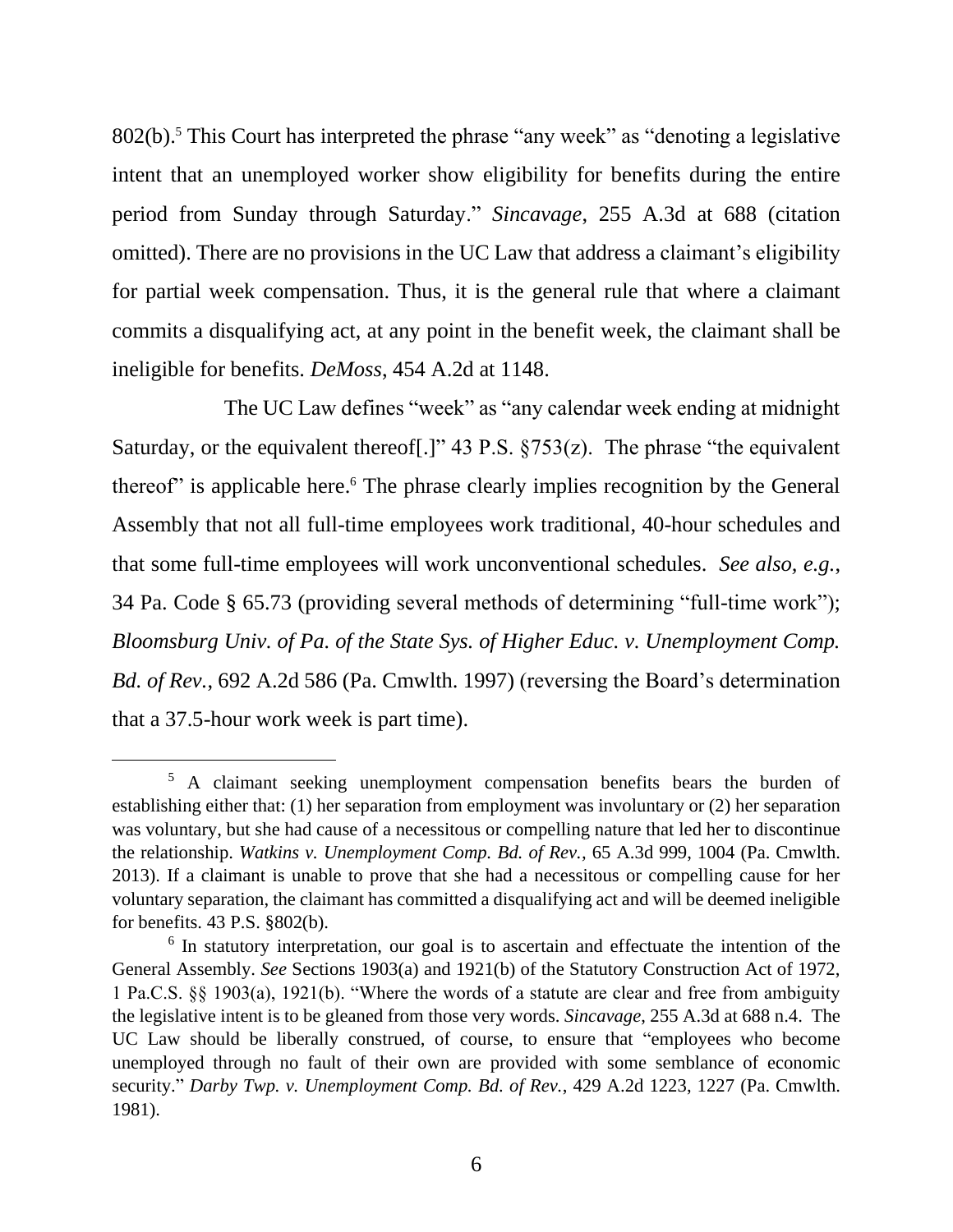This Court's recent decision in *Sincavage* provides a useful comparison. In that case, the claimant retired on a Friday, before the end of her conventional work week. *Sincavage*, 255 A.3d at 687-88. It makes sense, therefore, that the claimant was ineligible for benefits because she committed a disqualifying act prior to completing her full-time schedule without a necessitous or compelling reason. In the present case, however, it appears that Claimant worked an unconventional work schedule. *See* Notes of Testimony (N.T.), 8/4/20, at 6 (Employer testifying to Claimant's position as "Full time, 72 hours" over a twoweek period). Based on our interpretation of the phrase "the equivalent thereof" in Section 4(z) of the UC Law, it would be unfair to penalize an employee who commits a disqualifying act only after she would have completed her unconventional, fulltime schedule but for the employer's conduct. Under such circumstances, we decline to impose a *per se* rule that prohibits an employee from receiving benefits. Thus, if Claimant can establish that she would have completed her unconventional, full-time schedule prior to her resignation, but for the termination by Employer, then she may be entitled to benefits for the period ending May 30, 2020.

#### **2. Referee's obligation to develop the record**

With this in mind, we turn to Claimant's next issue, in which we examine whether the Referee failed to assist Claimant in factually developing the record. Claimant asserts that there is not substantial evidence that she committed a disqualifying act prior to completing her full-time schedule. Claimant's Br. at 11. In support of this assertion, Claimant points to her *pro se* status before the Referee along with certain evidence that she believes should have triggered the Referee's obligation to develop the record further. *See id.* at 13. Upon review, we agree that the Referee failed to assist Claimant in factually developing the record.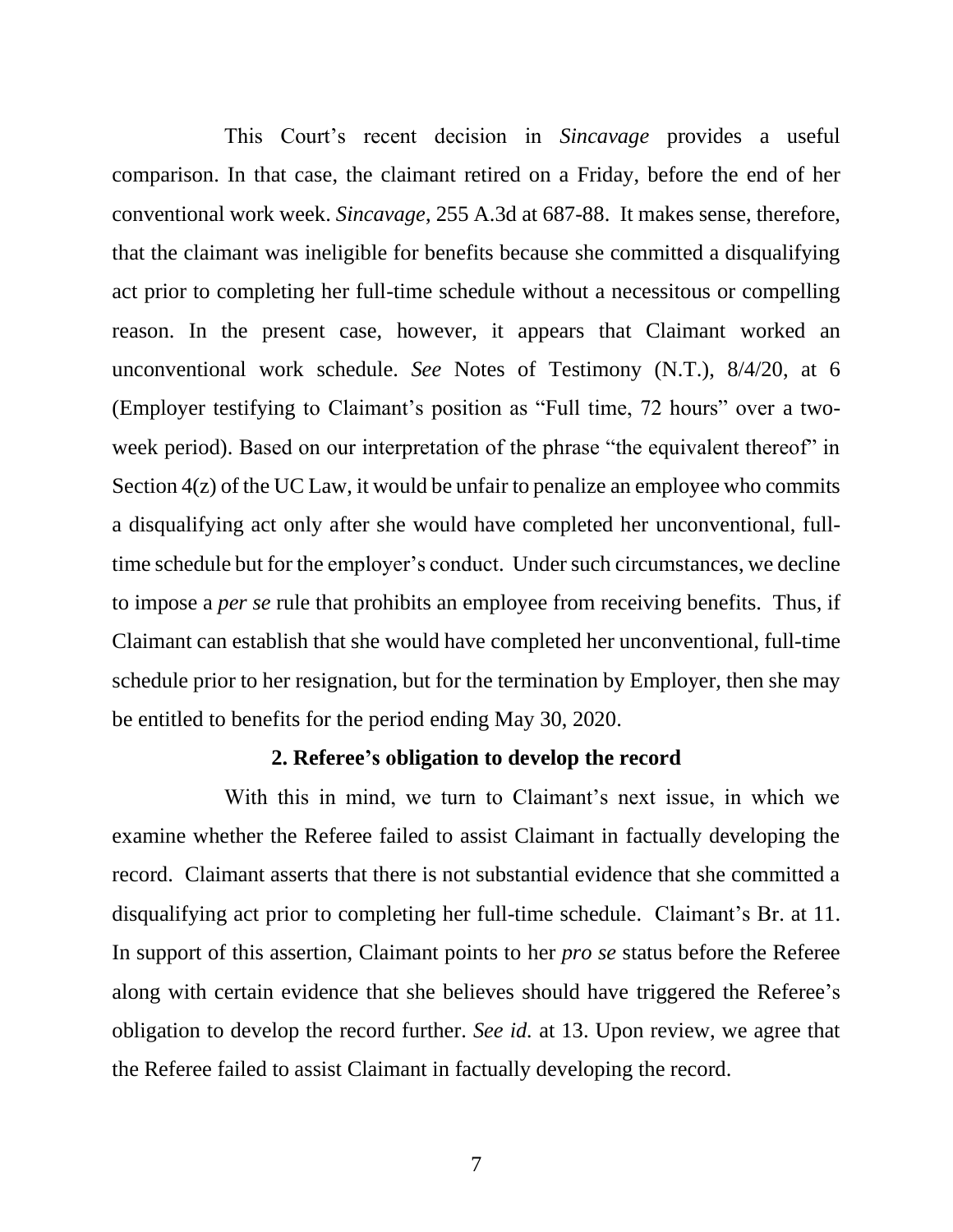"Where a party is not represented by counsel, the tribunal before whom the hearing is being held should advise [her] as to [her] rights, aid [her] in examining and cross-examining witnesses, and give [her] every assistance compatible with the impartial discharge of its official duties." 34 Pa. Code § 101.21(a). While the referee "need not advise a party on evidentiary questions or on specific points of law," the referee "must act reasonably in assisting in the development of the necessary facts." *Hackler v. Unemployment Comp. Bd. of Rev.*, 24 A.3d 1112, 1115 (Pa. Cmwlth. 2011). In determining whether the referee has given a *pro se* claimant reasonable assistance at an evidentiary hearing, the Court considers whether the referee is guiding the parties to bring out facts of which the referee knows or should know. *Id.*  at 1116.

Claimant brought her unconventional work schedule to the attention of the Referee when she initiated her appeal. Claimant wrote: "My last day of work was 5/18/20. I submitted a resignation letter that stated my last day would be 5/26/20. *I was on the schedule up until that day*." Claimant's Petition for Appeal from Determinations, 7/14/20 (emphasis added). Further, at the hearing, Employer testified to Claimant's position as "Full time, 72 hours" over a two-week period. *See* N.T. at 6. However, the Referee failed to question Claimant regarding her shift schedule. In our view, the Referee was on notice that Claimant worked an unconventional schedule and should have assisted Claimant in developing the record in this regard. Accordingly, we remand to the Board with instructions to remand to the Referee for further fact-finding to ascertain Claimant's unconventional schedule, both generally and specifically for the period ending May 30, 2020.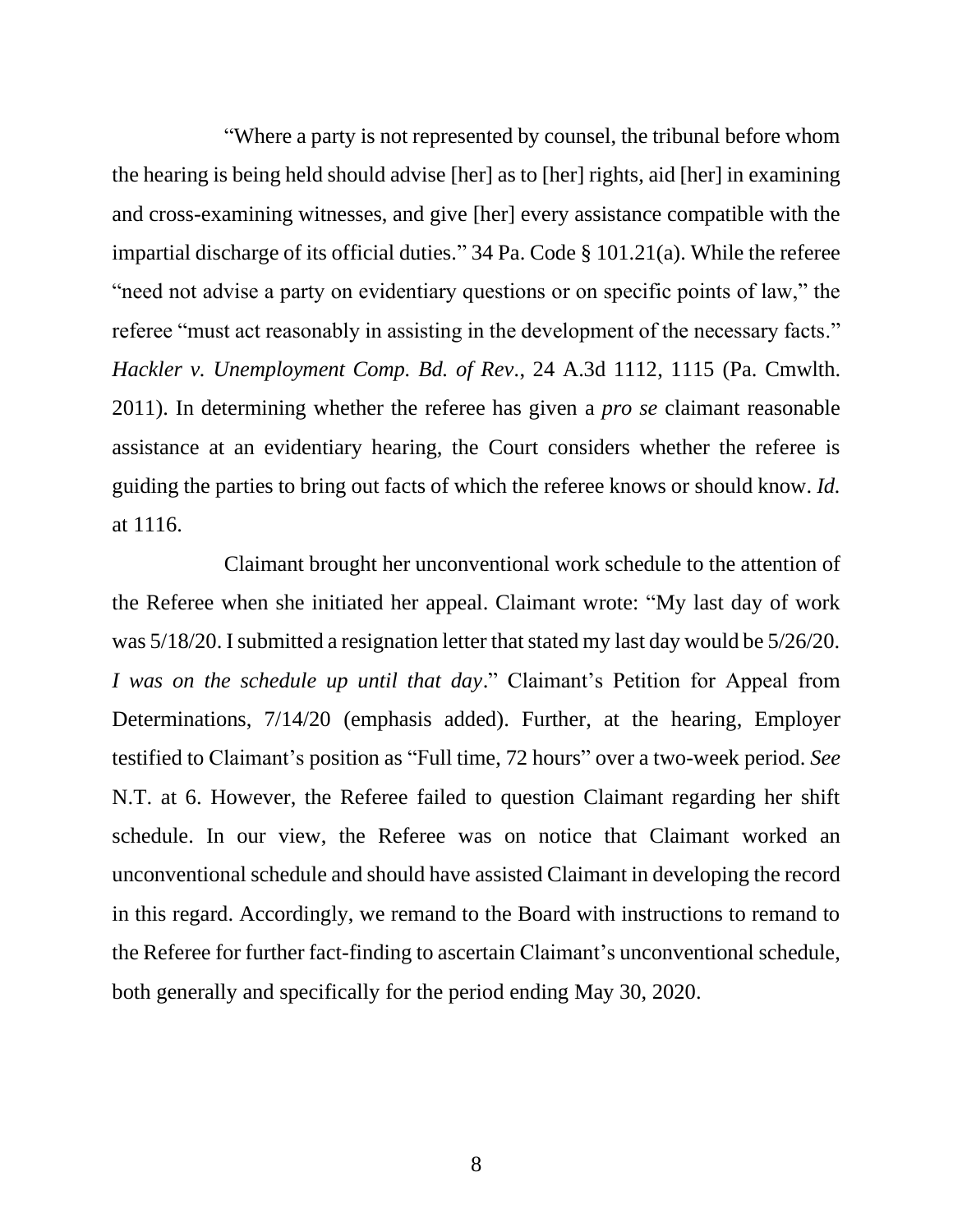#### **3. Fault overpayment**

Finally, Claimant asserts that the record is insufficient to support a finding of a fault overpayment because there is no indication in the record that she intended to defraud or mislead the Department. We agree.<sup>7</sup>

Section 804(a) of the UC Law provides that if a person received unemployment compensation benefits due to his or her "fault," the claimant is responsible for repaying the amount received in error plus interest. 43 P.S. §874(a). The word "fault" within the meaning of Section 804(a) connotes an act to which blame, censure, impropriety, shortcoming or culpability attaches. *Narducci v. Unemployment Comp. Bd. of Rev.*, 183 A.3d 488, 497 (Pa. Cmwlth. 2018). Conduct that is designed to improperly mislead the Department is sufficient to establish a fault overpayment. *Id*. In order to find fault, the Board must make some findings with regard to a claimant's state of mind. *Id*. A finding of fault is appropriate where a claimant fails to disclose earnings and is aware of an obligation to do so. *Summers v. Unemployment Comp. Bd. of Rev.*, 430 A.2d 1046 (Pa. Cmwlth. 1981).

Here, the Board made no finding as to Claimant's state of mind or whether she intended to deceive the Department. *See* Board's Decision/Order, 10/23/20. Moreover, Claimant testified before the Referee that she was unaware that she had to report that she resigned because she believed that she had been terminated. *See* N.T. at 6. Without a finding as to Claimant's state of mind and in light of

<sup>&</sup>lt;sup>7</sup> We disagree with the Board's argument that Claimant waived this issue. In reviewing decisions of the Board, "[o]nly questions raised before the [Board] shall be heard or considered." Pa.R.A.P. 1551(a). In her appeal to the Board, Claimant stated, "Claimant was found ineligible for benefits the week of 5/23/20 to 5/30/20 resulting in an overpayment of \$558." *See* Claimant's Pet. for Appeal from Referee's Decision/Order, 8/14/20, Attach. ("Reason for appeal"). We conclude that because Claimant raised the issue of overpayment in her reason for appeal, she also raised the sub-issue of the classification of the overpayment. Therefore, we discern no waiver.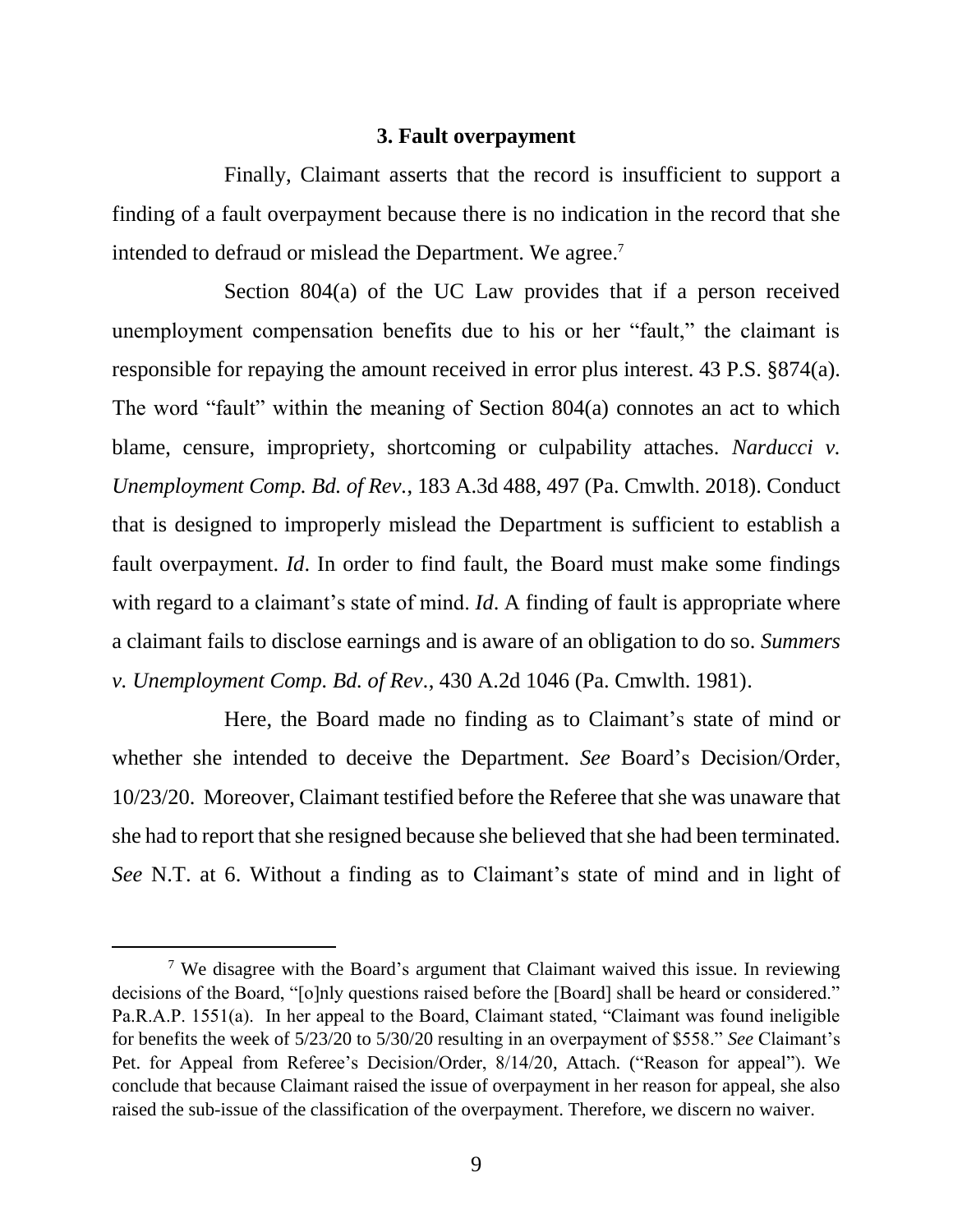Claimant's testimony, we conclude that the Board erred when it determined that Claimant was liable for a fault overpayment.

### **CONCLUSION**

If a claimant can establish that she would have completed her full-time, unconventional schedule, prior to committing a disqualifying act and but for her termination by her employer, then the claimant may be entitled to benefits for the benefit period in which her disqualifying act occurred. In this case, the Referee had an obligation to assist Claimant in developing facts relevant to her unconventional work schedule. Because the Referee failed to do so, we must remand for further fact-finding. In addition, there is not substantial evidence supporting the Board's conclusion that Claimant is liable for a fault overpayment. For these reasons, we reverse the Board's order and remand for further proceedings consistent with this Memorandum Opinion.

# LORI A. DUMAS, Judge

Judge Covey dissents.